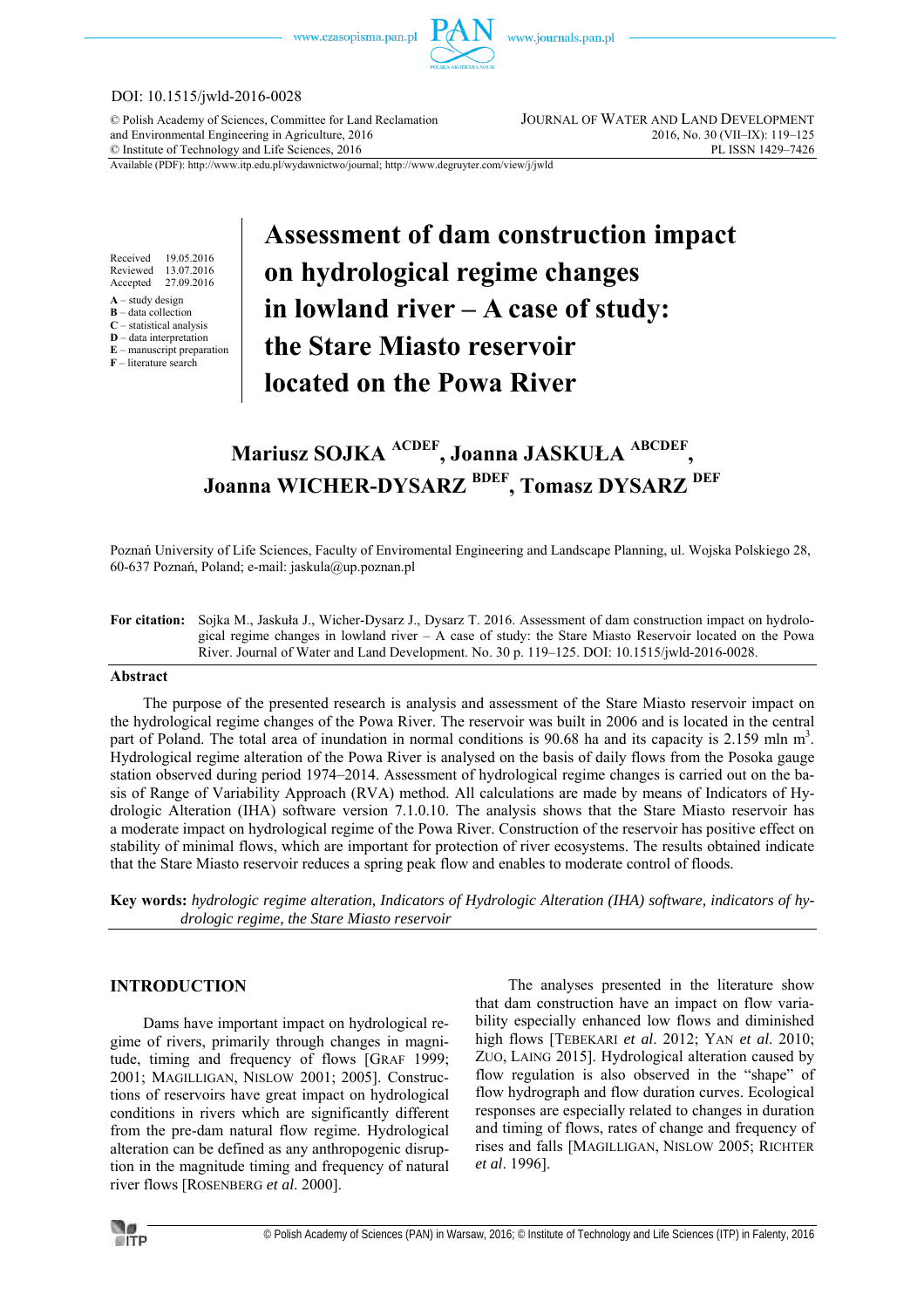www.journals.pan.pl

120 *M. SOJKA, J. JASKUŁA, J. WICHER-DYSARZ, T. DYSARZ*

Hydrological regime determines many physical and ecological aspects of aquatic, wetland and riparian ecosystems [RICHTER *et al*. 1996]. Hydrological conditions play a major role of geomorphic processes and ensure maintaining the function and diversity of water related habitats [MAGILLIGAN, NISLOW 2005; STANFORD, WARD 1993]. The recognition of the direction of hydrological regime alteration is necessary to develop protection and restoration plans for aquatic ecosystems downstream from the reservoirs. This is a major problem in management of regulated rivers [HARMAN, STEWARDSON 2005; LAJOIE *et al*. 2007; POFF, HART 2002].

One of the mainly used methods to identify the impact of dam construction on river hydrological regime is one called Indicators of Hydrologic Alteration (IHA), developed by The Nature Conservancy [FAN-TIN-CRUZ *et al*. 2015; RICHTER *et al*. 1996]. The basis of this method are daily flows series for period before and after dam construction. These data are mainly obtained from gauge station located downstream from the reservoir [RICHTER *et al*. 1996; YU *et al*. 2015]. The hydrological indicators used in IHA method were developed by RICHTER *et al.* [1996]. The indicators are divided in five major groups: (1) magnitude of monthly water conditions, (2) magnitude and duration of annual extremes, (3) timing of annual extremes, (4)

frequency and duration of high and low pulses, (5) rate and frequency of water condition changes. RICH-TER *et al*. [1997] proposed the Range of Variability Approach (RVA) to determine hydrological regime alteration. In order to assess the degree of hydrologic alteration the target range for each indicators are calculated. To improved the interpretation the RVA results the three-class scale which indicate low, moderate and high alteration of hydrologic regime was introduced [RICHTER *et al*. 1998].

The main purpose of this study is the assessment of the impact of the Stare Miasto reservoir on hydrological regime alteration of Powa River. The analysis is based on data series for period before (1974–2005) and after dam construction (2006–2014).

## **MATERIALS AND METHODS**

Hydrological regime alteration of the Powa River is analyzed on the basis of daily flows from the Posoka gauge station observed during period 1974– 2014. The gauge station is located 10 km downstream of the main dam of the Stare Miasto reservoir (Fig. 1).

The changes in the hydrologic regime caused by the dam construction is assessed applying the RVA method. For this purpose in the first step the value of



Fig. 1. Study site location; source: own study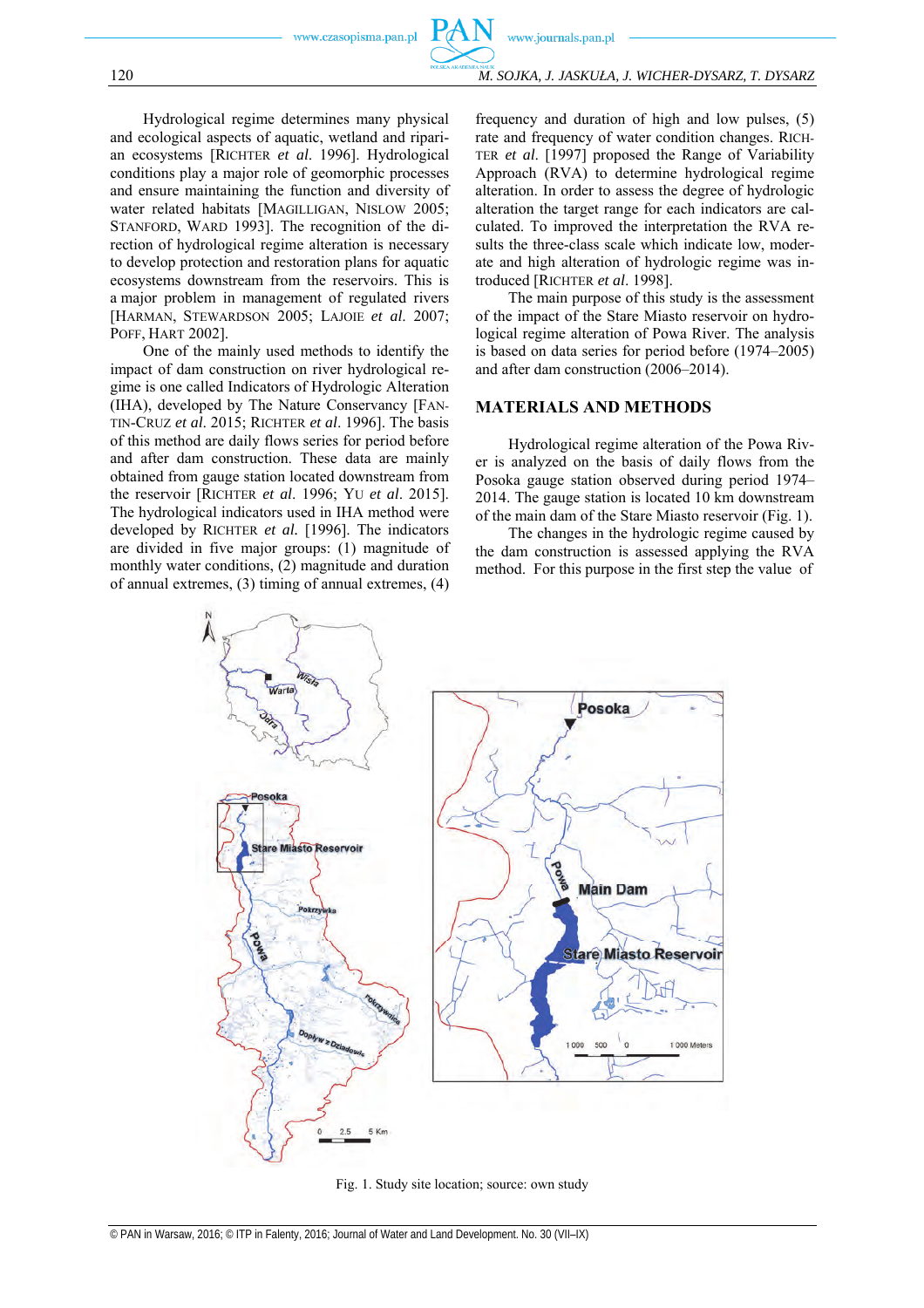33 parameters for pre and post dam period are calculated based on daily flow data (Tab. 1). In the second step based on annual value for each parameter the minimum (min), maximum (max), medians (med), and coefficients of dispersion (CoD) are computed. Next, target ranges in RVA method are identified by the  $25<sup>th</sup>$  and  $75<sup>th</sup>$  percentile values for each of IHA parameters. The values of target ranges are calculated based on pre-impact data observed during period 1974–2005.

**Table 1.** The Indicators of Hydrologic Alteration parameters

| IHA statistics group                           | Regime characteristics | Hydrologic parameters                                  |  |  |  |  |
|------------------------------------------------|------------------------|--------------------------------------------------------|--|--|--|--|
| Group 1:                                       | magnitude              | mean value for each calendar month                     |  |  |  |  |
| Magnitude of monthly water conditions          | timing                 |                                                        |  |  |  |  |
| Group 2:                                       | magnitude              | annual minima 1-day means                              |  |  |  |  |
| Magnitude and duration of annual extreme water | duration               | annual maxima 1-day means                              |  |  |  |  |
| conditions                                     |                        | annual minima 3-day means                              |  |  |  |  |
|                                                |                        | annual maxima 3-day means                              |  |  |  |  |
|                                                |                        | annual minima 7-day means                              |  |  |  |  |
|                                                |                        | annual maxima 7-day means                              |  |  |  |  |
|                                                |                        | annual minima 30-day means                             |  |  |  |  |
|                                                |                        | annual maxima 30-day means                             |  |  |  |  |
|                                                |                        | annual minima 90-day means                             |  |  |  |  |
|                                                |                        | annual maxima 90-day means                             |  |  |  |  |
|                                                |                        | number of zero-flow days                               |  |  |  |  |
|                                                |                        | base flow index: 7-day minimum flow/mean flow for year |  |  |  |  |
| Group 3:                                       | timing                 | Julian date of each annual 1 day maximum               |  |  |  |  |
| Timing of annual extreme water conditions      |                        | Julian date of each annual 1-day minimum               |  |  |  |  |
| Group 4:                                       | magnitude              | number of low pulses within each water year            |  |  |  |  |
| Frequency and duration of high and low pulses  | frequency              | mean or median duration of low pulses (days)           |  |  |  |  |
|                                                | duration               | number of high pulses within each water year           |  |  |  |  |
|                                                |                        | mean or median duration of high pulses (days)          |  |  |  |  |
| Group 5:                                       | frequency              | rise rates                                             |  |  |  |  |
| Rate and frequency of water condition changes  | rate of change         | fall rates                                             |  |  |  |  |
|                                                |                        | number of hydrologic reversals                         |  |  |  |  |

Source: The Nature Conservancy [2009].

The hydrologic alteration (HA) determines the degree which the RVA target range is not attained. HA was calculated as:

$$
HA = \frac{OF - EF}{EF} \tag{1}
$$

where OF means observed frequency in post-impact period, EF is expected frequency. When observed frequency of post-impact annual values falling within the RVA target range equals the expected frequency, hydrologic alteration (HA) is equal to zero. Negative values indicate that values fell within the RVA boundaries less often than expected. When values of parameters fall inside the RVA boundaries more often than expected, it indicates a positive value. Subsequently, the degree of hydrologic alteration is identified in one of three classes: (1) minimal or no alteration (|0–0.33| indicated by L), (2) moderate alteration  $(0.34-0.67)$  indicated by M) or (3) high alteration  $(0.68-1.00)$  indicated by H). The computations are performed with IHA software version 7.1.0.10 developed by The Nature Conservancy [2009].

#### **STUDY AREA**

The Stare Miasto reservoir is located on the Powa River which is a left tributary of the Warta River. The reservoir was built in 2006. The total drainage area of the Powa River is  $344.48 \text{ km}^2$ . The drainage area of the Posoka gauge station is  $332 \text{ km}^2$ . The gauge station is located in 3+800 km of the Powa River. The total capacity of the reservoir equals 2.159. 10<sup>6</sup> m3 [WOLIŃSKI, ZGRABCZYŃSKI 2008].

The Stare Miasto reservoir has a two-stage construction. The object is divided in two parts – main part and upper sedimentation zone. The main dam is located in 13+800 km the Powa River and it is working in the same conditions as the ordinary single-part reservoir. The second, smaller dam is located between the main part of reservoir and upper sedimentation zone. The upper part is designed to store sediment deposits and control of pollutants accumulation. Total capacity of the Stare Miasto reservoir is  $0.294$  mln m<sup>3</sup>. Main part of reservoir includes water supply capacity and flood protection capacity [DYSARZ, WICHER-DYSARZ 2013]. Total capacity of this part is 1.865 mln m<sup>3</sup>. The Stare Miasto is multi-purpose reservoir, it provides water for irrigation and protects city of the Konin from floods. An important role is maintaining the flows in the Powa River higher than mean annual low flow of the multi-year period. The object is also used to recreation and touristic purposes. From 2015 the water stored in reservoir is used for generation of electricity in hydro-power plant.

The reservoir works in the annual cycle. The reservoir is filled with water in March. Subsequently, the water surface level in Stare Miasto reservoir is hold on the level 93.50 m a.s.l. from April to September [WOLIŃSKI, ZGRABCZYŃSKI 2008]. In October the water is released from the reservoir until the water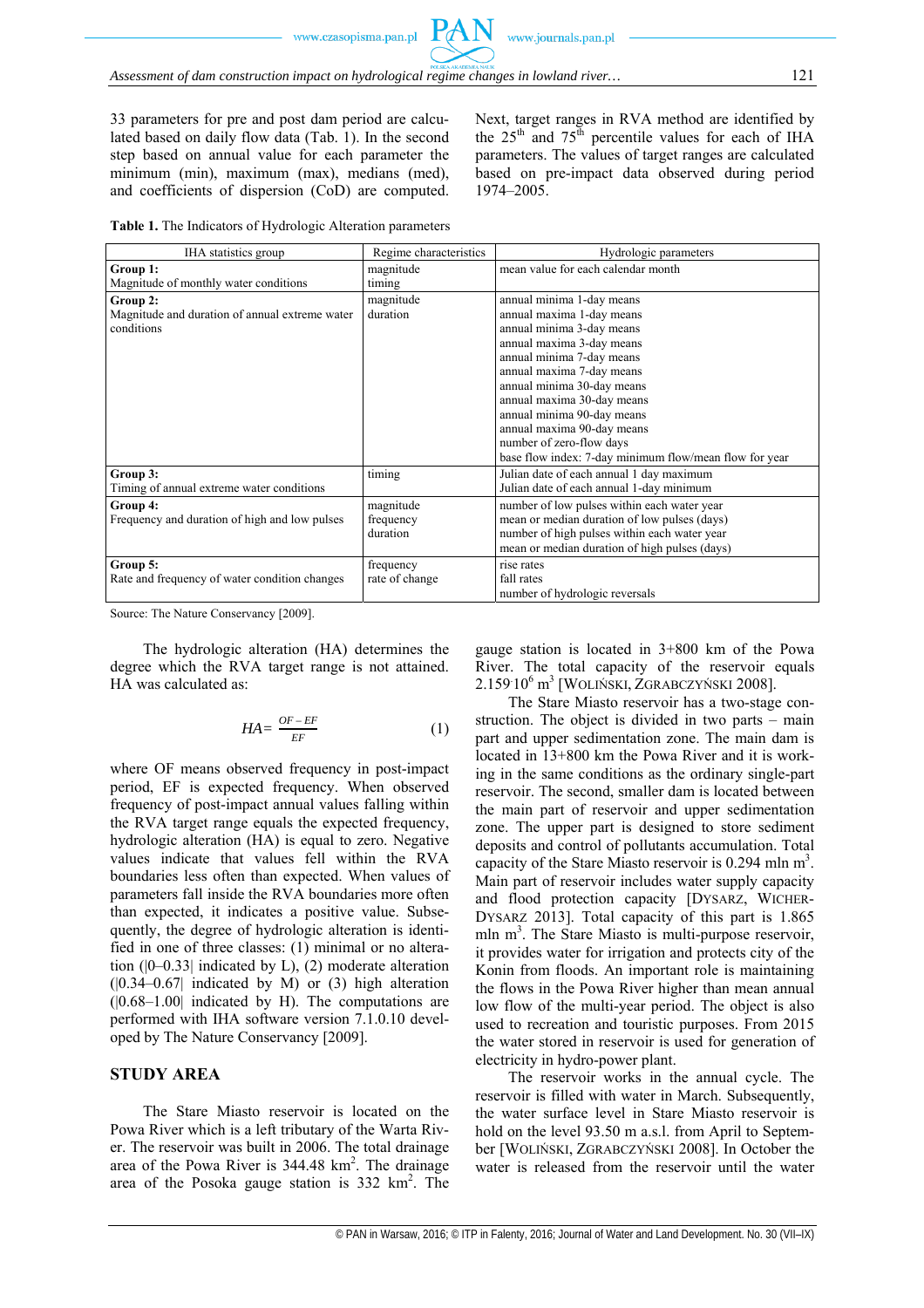elevations reach minimal level 92.70 m a.s.l. This level is kept until the end of February.

# **RESULTS**

On the basis of data from the Posoka gauge station collected in the period 1974–2014 it may be concluded the flow in the Powa River varies from 0.012 to 42.60 m<sup>3</sup>⋅s<sup>-1</sup>. The mean annual flow is 1.20 m<sup>3</sup>⋅s<sup>-1</sup>. The Powa River has strong developed nival regime, mean runoff in April exceeds the mean annual runoff by 184%. The average unit outflow from the Powa River basin is  $0.0035 \text{ m}^3 \cdot \text{s}^{-1} \cdot \text{km}^{-2}$ . The average annual outflow in years 1974–2014 equals  $37.69 \cdot 10^6$  m<sup>3</sup>. The Impounded Runoff Index (IR) is calculated as the ratio of reservoir capacity and mean annual runoff. The value of IR for analyzed object is 0.46.

The results of the RVA analysis are shown in Table 2 and Figure 2.

The analysis of HA value in the first group according to Table 2 show low and moderate degree of hydrologic alteration for most months. Median flows in December, February, March, July, August and October fall to the RVA boundaries with the same frequency in the pre- and post-dam period. Whereas a high degrees of hydrologic alternations are observed only in three months. In April and May the HA reached –0.70 and –0.75 respectively. Figure 3A and 3B show also that the annual median flows for April and May fall less frequently within the RVA target range after 2006, most of which are below the RVA low boundary. On the contrary in June the HA value reached 0.78, and the monthly median flow fall most frequently within the RVA target range in the postimpact period (Fig. 3C). Additionally the coefficient of dispersion for this month is smallest.

| Parameter           | Pre-impact period:<br>1974-2005 |         |         | Post-impact period:<br>2006-2014 |                   |         |         | <b>RVA</b><br>boundaries |         | Hydrologic<br>alteration |         |                         |
|---------------------|---------------------------------|---------|---------|----------------------------------|-------------------|---------|---------|--------------------------|---------|--------------------------|---------|-------------------------|
|                     | min                             | med.    | max     | CoD                              | min               | med.    | max     | CoD                      | low     | high                     | value   | class                   |
| Parameter group 1   |                                 |         |         |                                  |                   |         |         |                          |         |                          |         |                         |
| November            | 0.28                            | 0.88    | 3.47    | 1.13                             | 0.61              | 1.23    | 5.70    | 0.60                     | 0.71    | 1.07                     | $-0.41$ | M                       |
| December            | 0.44                            | 1.29    | 6.31    | 1.10                             | 0.32              | 1.22    | 2.38    | 0.77                     | 0.97    | 1.87                     | 0.19    | L                       |
| January             | 0.32                            | 1.20    | 3.29    | 0.88                             | 0.45              | 1.11    | 2.64    | 0.93                     | 0.90    | 1.55                     | 0.48    | M                       |
| February            | 0.21                            | 1.39    | 4.59    | 0.73                             | 0.46              | 1.21    | 3.20    | 1.09                     | 1.07    | 1.77                     | $-0.11$ | L                       |
| March               | 0.57                            | 1.74    | 9.50    | 0.80                             | 0.37              | 1.64    | 2.63    | 1.03                     | 1.17    | 2.33                     | $-0.11$ | $\overline{\mathbf{L}}$ |
| April               | 0.38                            | 1.10    | 2.99    | 0.88                             | 0.32              | 0.85    | 2.03    | 1.43                     | 0.97    | 1.37                     | $-0.70$ | $\mathbf H$             |
| May                 | 0.10                            | 0.58    | 1.72    | 0.85                             | 0.18              | 0.42    | 1.51    | 1.83                     | 0.46    | 0.73                     | $-0.75$ | H                       |
| June                | 0.07                            | 0.32    | 2.72    | 0.98                             | 0.09              | 0.43    | 0.95    | 0.55                     | 0.23    | 0.48                     | 0.78    | $\bf H$                 |
| July                | 0.02                            | 0.25    | 4.75    | 1.34                             | 0.08              | 0.28    | 0.93    | 2.09                     | 0.20    | 0.37                     | $-0.24$ | L                       |
| August              | 0.02                            | 0.24    | 2.78    | 1.98                             | 0.14              | 0.38    | 0.81    | 1.09                     | 0.17    | 0.40                     | 0.19    | L                       |
| September           | 0.06                            | 0.33    | 2.66    | 1.84                             | 0.17              | 0.65    | 1.54    | 0.99                     | 0.19    | 0.52                     | $-0.41$ | M                       |
| October             | 0.10                            | 0.61    | 2.20    | 1.16                             | 0.42              | 0.91    | 7.54    | 1.00                     | 0.43    | 0.89                     | $-0.11$ | L                       |
|                     |                                 |         |         |                                  | Parameter group 2 |         |         |                          |         |                          |         |                         |
| 1-day minimum       | 0.01                            | 0.14    | 0.50    | 0.89                             | 0.06              | 0.12    | 0.24    | 0.79                     | 0.11    | 0.17                     | 0.19    | L                       |
| 3-day minimum       | 0.01                            | 0.14    | 0.55    | 1.09                             | 0.06              | 0.13    | 0.24    | 0.79                     | 0.11    | 0.20                     | 0.19    | L                       |
| 7-day minimum       | 0.01                            | 0.15    | 0.63    | 1.15                             | 0.07              | 0.13    | 0.26    | 0.77                     | 0.12    | 0.21                     | 0.48    | $\mathbf{M}$            |
| 30-day minimum      | 0.02                            | 0.18    | 0.85    | 1.31                             | 0.07              | 0.19    | 0.45    | 0.70                     | 0.13    | 0.24                     | 0.48    | M                       |
| 90-day minimum      | 0.03                            | 0.25    | 1.36    | 1.37                             | 0.11              | 0.48    | 0.67    | 0.64                     | 0.16    | 0.40                     | $-0.41$ | $\mathbf M$             |
| 1-day maximum       | 1.37                            | 7.60    | 42.60   | 1.21                             | 2.29              | 8.50    | 28.50   | 1.36                     | 3.99    | 10.80                    | 0.09    | L                       |
| 3-day maximum       | 1.30                            | 6.32    | 33.77   | 1.42                             | 2.20              | 7.67    | 20.43   | 1.33                     | 3.79    | 9.22                     | 0.19    | L                       |
| 7-day maximum       | 1.11                            | 5.15    | 22.20   | 1.38                             | 2.05              | 6.15    | 13.67   | 1.44                     | 3.31    | 7.50                     | 0.19    | L                       |
| 30-day maximum      | 0.76                            | 2.87    | 11.27   | 0.87                             | 1.41              | 3.41    | 6.94    | 1.06                     | 2.33    | 4.21                     | 0.19    | L                       |
| 90-day maximum      | 0.63                            | 2.08    | 5.21    | 0.99                             | 0.92              | 2.43    | 3.67    | 0.60                     | 1.70    | 2.77                     | 0.19    | L                       |
| Base flow index     | 0.02                            | 0.13    | 0.37    | 0.65                             | 0.07              | 0.12    | 0.25    | 0.79                     | 0.11    | 0.18                     | 0.19    | L                       |
| Parameter group 3   |                                 |         |         |                                  |                   |         |         |                          |         |                          |         |                         |
| Date of minimum     | 151.0                           | 212.0   | 321.0   | 0.2                              | 112.0             | 206.0   | 265.0   | 0.19                     | 171.9   | 234.0                    | 0.37    | M                       |
| Date of maximum     | 1.0                             | 46.0    | 366.0   | 0.2                              | 25.0              | 83.0    | 329.0   | 0.33                     | 37.01   | 86.99                    | $-0.41$ | M                       |
|                     |                                 |         |         |                                  | Parameter group 4 |         |         |                          |         |                          |         |                         |
| Low pulse count     | 0.00                            | 3.00    | 14.00   | 1.00                             | 1.00              | 4.00    | 9.00    | 1.50                     | 2.00    | 4.11                     | $-0.05$ | L                       |
| Low pulse duration  | 1.00                            | 9.00    | 147.00  | 2.89                             | 2.00              | 7.50    | 149.00  | 0.83                     | 4.00    | 20.59                    | 0.78    | $\mathbf H$             |
| High pulse count    | 0.00                            | 5.00    | 16.00   | 0.80                             | 6.00              | 11.00   | 18.00   | 0.77                     | 4.00    | 7.00                     | $-0.33$ | L                       |
| High pulse duration | 1.00                            | 7.00    | 24.50   | 1.86                             | 2.00              | 4.00    | 10.00   | 1.25                     | 5.00    | 13.44                    | 0.09    | L                       |
| Parameter group 5   |                                 |         |         |                                  |                   |         |         |                          |         |                          |         |                         |
| Rise rate           | 0.02                            | 0.08    | 0.24    | 0.82                             | 0.03              | 0.07    | 0.24    | 0.71                     | 0.06    | 0.10                     | 0.09    | L                       |
| Fall rate           | $-0.22$                         | $-0.07$ | $-0.02$ | $-0.82$                          | $-0.25$           | $-0.07$ | $-0.03$ | $-1.04$                  | $-0.10$ | $-0.06$                  | 0.19    | L                       |
| Number of reversals | 49.00                           | 84.00   | 133.00  | 0.35                             | 71.00             | 95.00   | 119.00  | 0.17                     | 72.89   | 92.11                    | $-0.11$ | L                       |

**Table 2.** The Indicators of Hydrologic Alteration of the Powa River at Posoka gauge station

Explanations: RVA = Range of Variability Approach, CoD = coefficients of dispersion. Source: own study.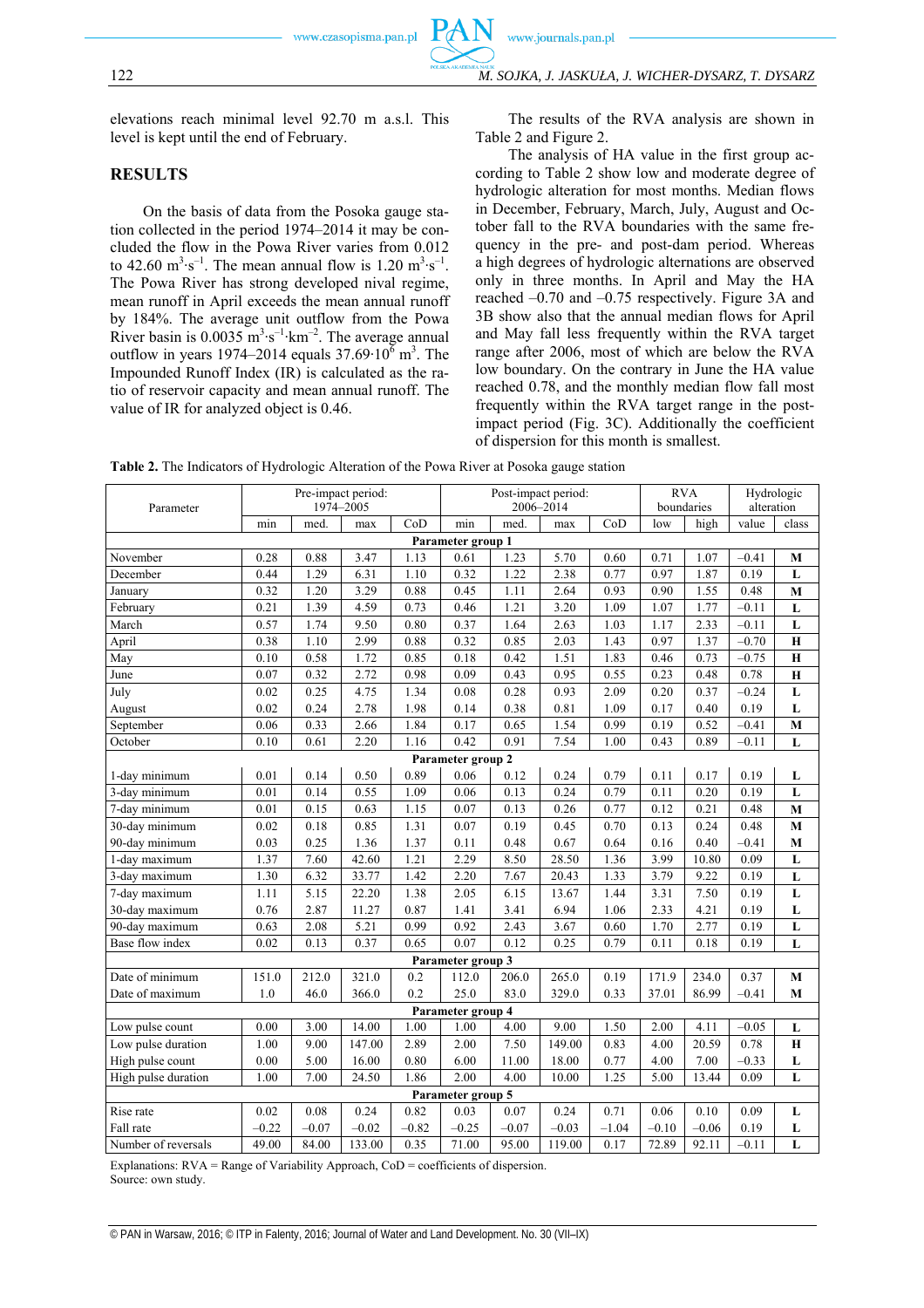PAN







Fig. 3. Median monthly flows of the Powa River for April (A), May (B) and June (C) at the Posoka gauge station; RVA = Range of Variability Approach; source: own study

The monthly median flows from December to May in the post-impact period are lower than in the pre-impact period. Especially in April and May monthly median flow after 2006 are lower by 0.25  $m^3$ ⋅s<sup>-1</sup> and 0.16  $m^3$ ⋅s<sup>-1</sup>, respectively. The retention of the Stare Miasto reservoir is one major reason for the reduction of river flows. However, from June to November the medians monthly flows are higher after 2006. Particularly the flows from September to November after dam construction are higher more than 0.3  $m^3 \cdot s^{-1}$ . This increase is mainly caused by water release of the Stare Miasto reservoir.

Differences observed in the second group of IHA parameters are non-significant. These parameters describe the magnitude and duration of annual extreme water conditions. The majority of parameters indicate the low alteration (Fig. 2). Only the 7-, 30 and 90-minimum flows show moderate alteration. As shown in Table 2 the annual 7-day and 30-day minima flows at the Posoka gauge station after 2006 are on the same level in pre- and post-impact period. However they fall most frequently within the RVA target range (Fig. 4A and 4B). Both of them exhibit



Fig. 4. The impact of the Stare Miasto reservoir on magnitude and duration of annual extreme water conditions: 7-day minimum (A), 30-day minimum (B), 90-day minimum (C); RVA as in Fig. 3; source: own study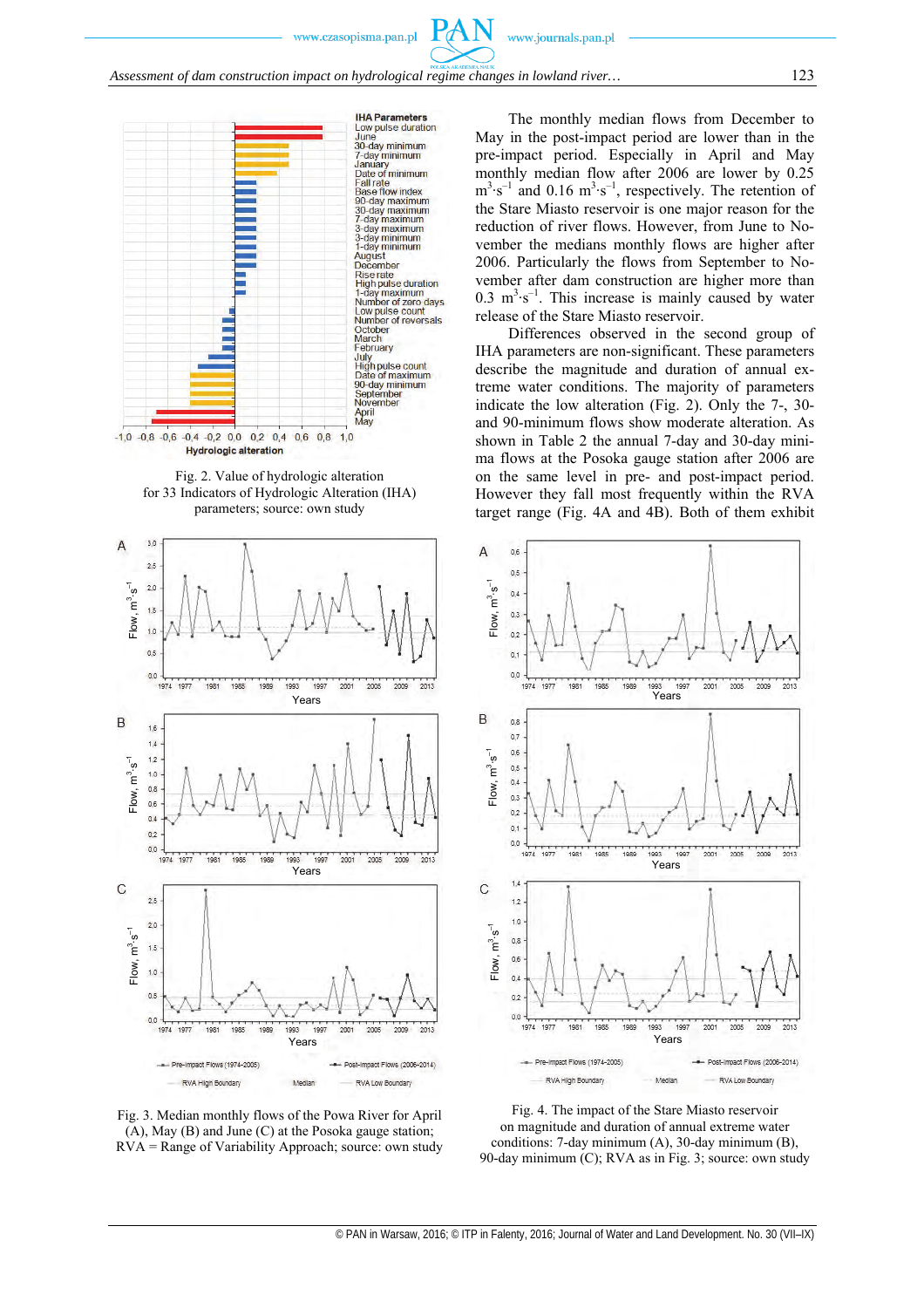124 *M. SOJKA, J. JASKUŁA, J. WICHER-DYSARZ, T. DYSARZ*

HA of 0.48 (Tab. 2). As shown in Figure 4C, the annual 90-day minimum flows at the Posoka gauge station increase approximately twice. In the post-impact period most of which are beyond the RVA high boundary with HA of –0.41.

On the contrary median values of annual 1-, 3-, 7-, 30- and 90-day maximum flows are greater in post-impact period (Tab. 2). However they fall to the RVA target range with the same frequency with HA of 0.09 and 0.19. The analysis of extreme values of 1-, 3-, 7-, 30- and 90-day minimal flows shows that after 2006 the minimal values are higher and maximal values are lower. Additionally the coefficients of dispersion of minimal flows are lower in the post dam construction period. The analysis depict that Stare Miasto has buffering effect on the river flows especially made the flow variability flatter. These results suggest that construction of reservoir enable to maintaing the flow, especially in dry seasons. The extreme value of maximal flows with duration from 1 to 90 day have the same tendency like the minimal flows, however in the post impact period the coefficients of variations are greater. The Stare Miasto reservoir have positive effect on flood control through the reduction of spring peak flows.

Group no. 3 includes IHA parameters which provide information about timing of annual extreme water conditions. The Julian date of 1-day minimum in the post-dam period is earlier for about 7 days than in pre-dam period. In IHA methods Julian date is the order number of day of the hydrological year. The Julian date of 1-day maximum in post-dam period is later for about 37 days. The HA values of these parameters reach 0.37 and –0.41 and they are assigned to moderate alteration class.

Parameters in group no. 4 characterize frequency and duration of high and low pulses. Medians of low and high pulse count are increased in post-dam period. In the case of low and high flow pulse duration a different results are obtained. Medians of these parameters are higher in pre-dam period. The HA values of low and high pulse count and high pulse duration show minimal alteration of  $-0.05$ ,  $-0.33$  and 0.09 respectively. Most of high pulse duration values after dam construction are below the low RVA boundary. After 2006, most of high pulse count values are above the high RVA boundary. The low pulse duration shows high alteration with HA of 0.78 (Fig. 5). This value fall more frequently within the RVA target range after 2006.

The last IHA group characterizes rate and frequency of water condition changes. It is noticed that medians values of rise and fall rate in the both of analyzed periods have not significantly changes. The medians of number of reversals are higher after 2006. In post-dam period, most values of this parameter are above the high RVA boundary. The HA values of all parameters in this IHA group show low alteration, 0.09, 0.19, –0.11 respectively.



Fig. 5. The impact of the Stare Miasto reservoir on low pulse duration; RVA as in Figure 3; source: own study

#### **CONCLUSIONS**

www.journals.pan.pl

1. The construction and operation of the Stare Miasto reservoir aimed to control of floods and providing water for irrigation, has a moderate impact on hydrological regime of the Powa River.

2. The high changes included significant decline of monthly median flows in April and May when the water are stored in reservoir. In June median monthly flows are slightly higher after dam construction however the great changes show coefficient of dispersion which is twice smaller.

3. The reservoir operations have positive effect on minimal flow stability which are important to preserve an natural habitat in a river.

4. The Stare Miasto reservoir reduces a spring peak flow and enables control of floods. However, the minimum of annual maximum flows after dam construction are higher.

5. To reduce minimize the ecological impacts, it is essential to analyze the existing operation rules and develop new reservoir management schemes with respect new hydroelectric function.

#### **Acknowledgements**

The daily hydrological data from 1984 to 2012 are provided by Institute of Meteorology and Water Management – National Research Institute. The basis for exchange of data is formal agreement signed between Institute and the Poznan University of Life Sciences about cooperation and support. This work is a part of a PhD dissertation MSc Joanna Jaskuła "The impact of reservoirs on physicochemical and morphological state of the lowland rivers".



Dofinansowano ze środków Wojewódzkiego Funduszu Ochrony Środowiska i Gospodarki Wodnej w Lublinie Cofinanced by Voivodeship Fund for Environmental Protection and Water Management in Lublin